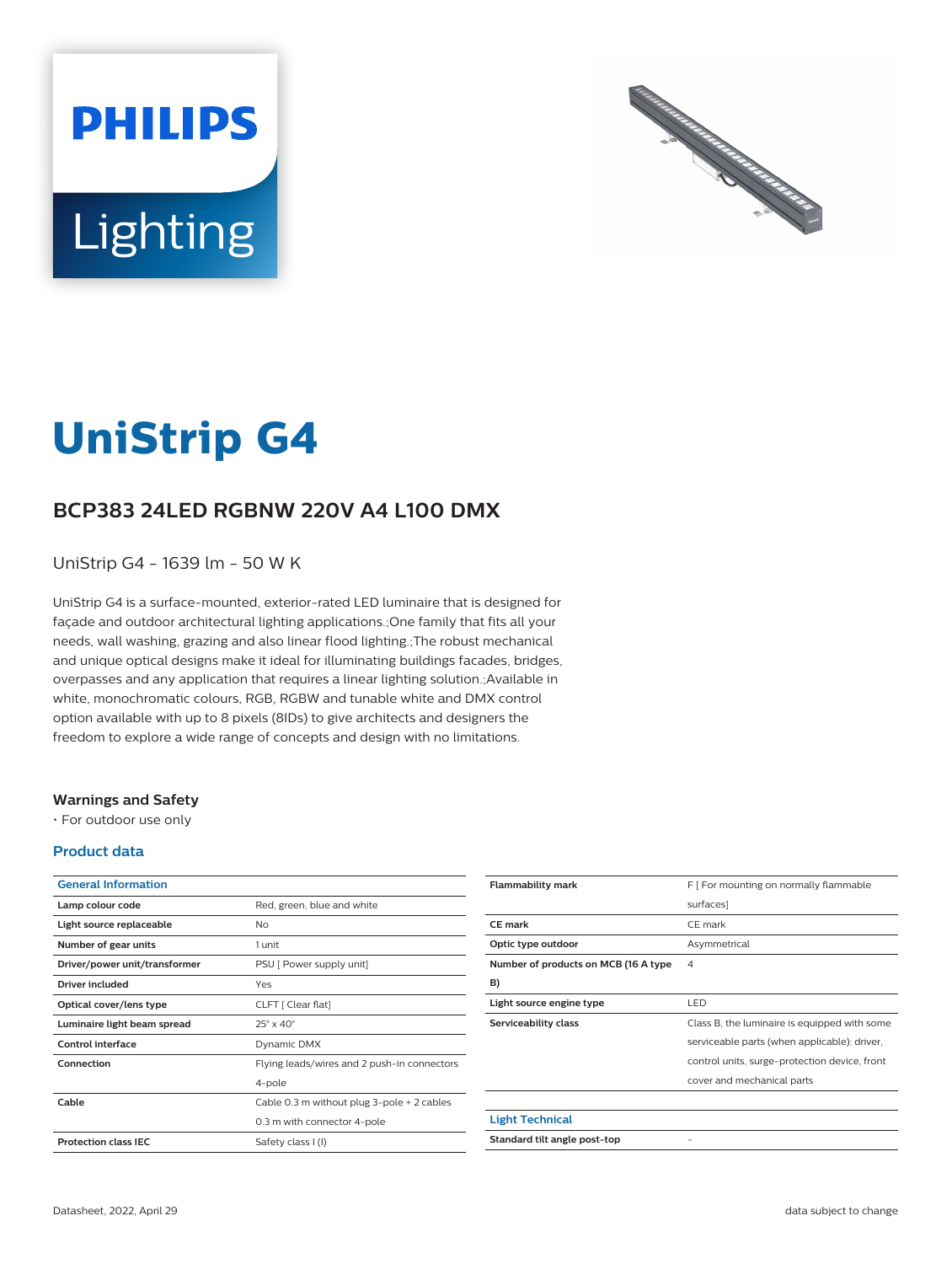## **UniStrip G4**

| Standard tilt angle side entry  | ٠                                  | Mech. impact protection code               | IK06 [1J]                           |
|---------------------------------|------------------------------------|--------------------------------------------|-------------------------------------|
| <b>Operating and Electrical</b> |                                    | <b>Initial Performance (IEC Compliant)</b> |                                     |
| <b>Input Voltage</b>            | 220 to 240 V                       | Initial luminous flux (system flux)        | 1639 lm                             |
| Input frequency                 | 50 to 60 Hz                        | Luminous flux tolerance                    | $+/-10%$                            |
| Inrush current                  | 60 A                               | Initial LED luminaire efficacy             | 33 lm/W                             |
| Inrush time                     | $0.45$ ms                          | Lamp colour temperature                    | $-K$                                |
| Power factor (min.)             | 0.9                                | <b>Colour Rendering Index</b>              | $\overline{\phantom{a}}$            |
|                                 |                                    | Initial input power                        | 50 W                                |
| <b>Controls and Dimming</b>     |                                    | Power consumption tolerance                | $+/-10%$                            |
| Dimmable                        | Yes                                |                                            |                                     |
|                                 |                                    | <b>Application Conditions</b>              |                                     |
| <b>Mechanical and Housing</b>   |                                    | Ambient temperature range                  | -40 to +50 $^{\circ}$ C             |
| <b>Housing material</b>         | Aluminum extruded                  | Maximum dimming level                      | 10%                                 |
| Optic material                  | Polymethyl methacrylate            |                                            |                                     |
| Optical cover/lens material     | Tempered glass                     | <b>Product Data</b>                        |                                     |
| <b>Fixation material</b>        | Aluminium                          | Full product code                          | 871951494529699                     |
| <b>Mounting device</b>          | MBA [ Mounting bracket adjustable] | Order product name                         | BCP383 24LED RGBNW 220V A4 L100 DMX |
| Optical cover/lens shape        | Flat                               | EAN/UPC - product                          | 8719514945296                       |
| Optical cover/lens finish       | Clear                              | Order code                                 | 911401750982                        |
| Overall length                  | 1000 mm                            | SAP numerator - quantity per pack          | $\mathbf{1}$                        |
| Overall width                   | 45 mm                              | Numerator - packs per outer box            | 6                                   |
| Overall height                  | 105 mm                             | <b>SAP</b> material                        | 911401750982                        |
| Colour                          | Dark Grey                          | SAP net weight (piece)                     | 3.199 kg                            |

**Ingress protection code** IP66 [ Dust penetration-protected, jet-proof]



#### **Dimensional drawing**



**BCP383 24LED RGBNW 220V A4 L100 DMX**